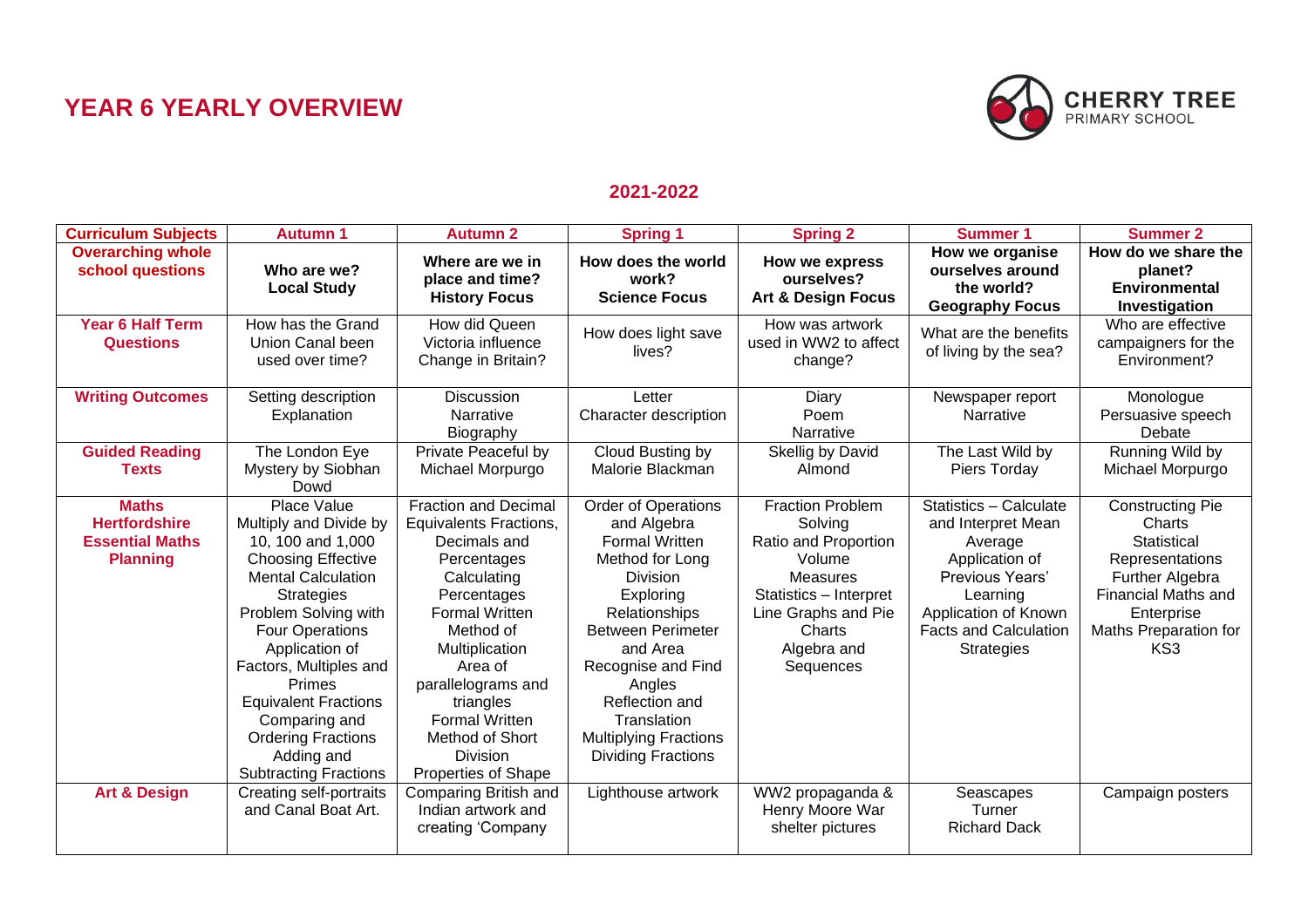|                                                               |                                                                                                                                                                                                                                                                      | style' art inspired by<br>the British Raj.                                                                                                                                                                                                                                                                          |                                                                                                                                                                                                                                                             |                                                                                                                                                                                                                                                                                                                                                             |                                                                                                                                                                                                                                                                                                                          |                                                                                                       |
|---------------------------------------------------------------|----------------------------------------------------------------------------------------------------------------------------------------------------------------------------------------------------------------------------------------------------------------------|---------------------------------------------------------------------------------------------------------------------------------------------------------------------------------------------------------------------------------------------------------------------------------------------------------------------|-------------------------------------------------------------------------------------------------------------------------------------------------------------------------------------------------------------------------------------------------------------|-------------------------------------------------------------------------------------------------------------------------------------------------------------------------------------------------------------------------------------------------------------------------------------------------------------------------------------------------------------|--------------------------------------------------------------------------------------------------------------------------------------------------------------------------------------------------------------------------------------------------------------------------------------------------------------------------|-------------------------------------------------------------------------------------------------------|
| <b>Computing</b>                                              | Internet safety                                                                                                                                                                                                                                                      | Coding - Planning<br>and designing<br>computer<br>programmes.                                                                                                                                                                                                                                                       | Spreadsheets                                                                                                                                                                                                                                                | Blogging                                                                                                                                                                                                                                                                                                                                                    | Text adventures                                                                                                                                                                                                                                                                                                          | Quizzing                                                                                              |
| Design &<br><b>Technology</b>                                 |                                                                                                                                                                                                                                                                      | Victorian Architecture<br>and Engineering -<br><b>Tower Bridge</b>                                                                                                                                                                                                                                                  | Understand and use<br>mechanical systems<br>in their products -<br>Pulleys<br>The Light House<br>Keepers Lunch                                                                                                                                              |                                                                                                                                                                                                                                                                                                                                                             |                                                                                                                                                                                                                                                                                                                          | Textiles $-$<br>Sustainability & Make<br>do and Mend                                                  |
| Geography                                                     | Locate and evaluate<br>the route of the Grand<br>Union Canal.                                                                                                                                                                                                        | Identify the countries<br>that were parts of the<br><b>British Empire. Draw</b><br>conclusions by<br>comparing historical<br>maps of the Empire<br>with current world<br>maps.                                                                                                                                      | Locate and identify<br>lighthouses around<br>the UK coast.<br>Understand the<br>significance of lines of<br>latitude, longitude and<br>hemispheres to locate<br>places in the world.                                                                        | Analyse WW2 maps<br>& German occupation<br>charts.<br>Use maps to locate<br>countries involved in<br>the war.                                                                                                                                                                                                                                               | <b>English Seaside Town</b><br>Complete an in-depth<br>study of a seaside<br>town.                                                                                                                                                                                                                                       | <b>Explain connections</b><br>between severe<br>weather events and<br>their location in the<br>world. |
| <b>History</b>                                                | Understand why<br>canals were built and<br>how they were used<br>in the past.                                                                                                                                                                                        | Learn about the life of<br>Queen Victoria and<br>explore the impact of<br>the Victorian Era on<br>Britain today.                                                                                                                                                                                                    | Understand why<br>various uses of light<br>were invented and<br>how have they been<br>used throughout<br>history.                                                                                                                                           | The causes, effect<br>and impact of World<br>War Two on the<br>countries involved<br>and the entire world.                                                                                                                                                                                                                                                  | Explore the ways<br>British holidays have<br>changed over time<br>and look at reasons<br>behind this.                                                                                                                                                                                                                    | Learn about how sea<br>travel has changed<br>over time.                                               |
| <b>Modern Foreign</b><br><b>Languages -</b><br><b>Spanish</b> | Yo Aprendo Español<br>$-$ I'm learning<br>Spanish                                                                                                                                                                                                                    | La Familia - My<br>family                                                                                                                                                                                                                                                                                           | En El Colegio                                                                                                                                                                                                                                               | La Segunda Guerra<br>Mundial (WW2)                                                                                                                                                                                                                                                                                                                          | Los Verbos Regulares<br>- Regular Verbs                                                                                                                                                                                                                                                                                  | Yo En El Mundo - Me<br>in the World                                                                   |
| <b>Music</b>                                                  | Singing:<br><b>Consider Yourself</b><br>Listening:<br>Enigma Variations -<br>Nimrod<br>by Edward Elgar<br><b>Composing:</b><br>Explain the keynote<br>or home note and the<br>structure of the<br>melody.<br>Create own musical<br>phrase building to a<br>crescendo | Singing:<br>Two Queens:<br>Listening:<br>Music from around<br>the Victorian Empire -<br>Music of India<br><b>Carnatic Music</b><br>Jayanthi Kumaresh<br><b>Composing:</b><br>Improvise freely over<br>a drone, developing<br>sense of shape and<br>character, using<br>tuned percussion and<br>melodic instruments. | Singing:<br>Feel the Light<br>Listening:<br>Morning Mood by<br><b>Evard Grieg Peer</b><br>Gynt<br><b>Composing:</b><br>Create melodies<br>using up to five<br>different notes and<br>rhythms that work<br>musically with the<br>style of the<br>Unit music. | Singing:<br>It's a long way to<br><b>Tipperary</b><br>Listening:<br>Harry James - It's<br>been a long, long time<br>(Used in Avengers!)<br><b>Glen Miller</b><br>Consider the role of<br>music during war-time<br>What part did it play in<br>keeping up morale?<br><b>Composing: Create</b><br>own lyrics to match<br>the style and setting<br>of the song | Singing:<br>I do like to be beside<br>the seaside<br>Listening:<br>Wipeout by the Beach<br><b>Boys</b><br>Surf rock music -<br>What makes this<br>piece sound fun?<br>What part does the<br>rhythm play in this?<br><b>Composing:</b><br>Create melodies<br>using up to five<br>different notes and<br>rhythms that work | Singing:<br><b>Y6 School</b><br><b>Production</b>                                                     |